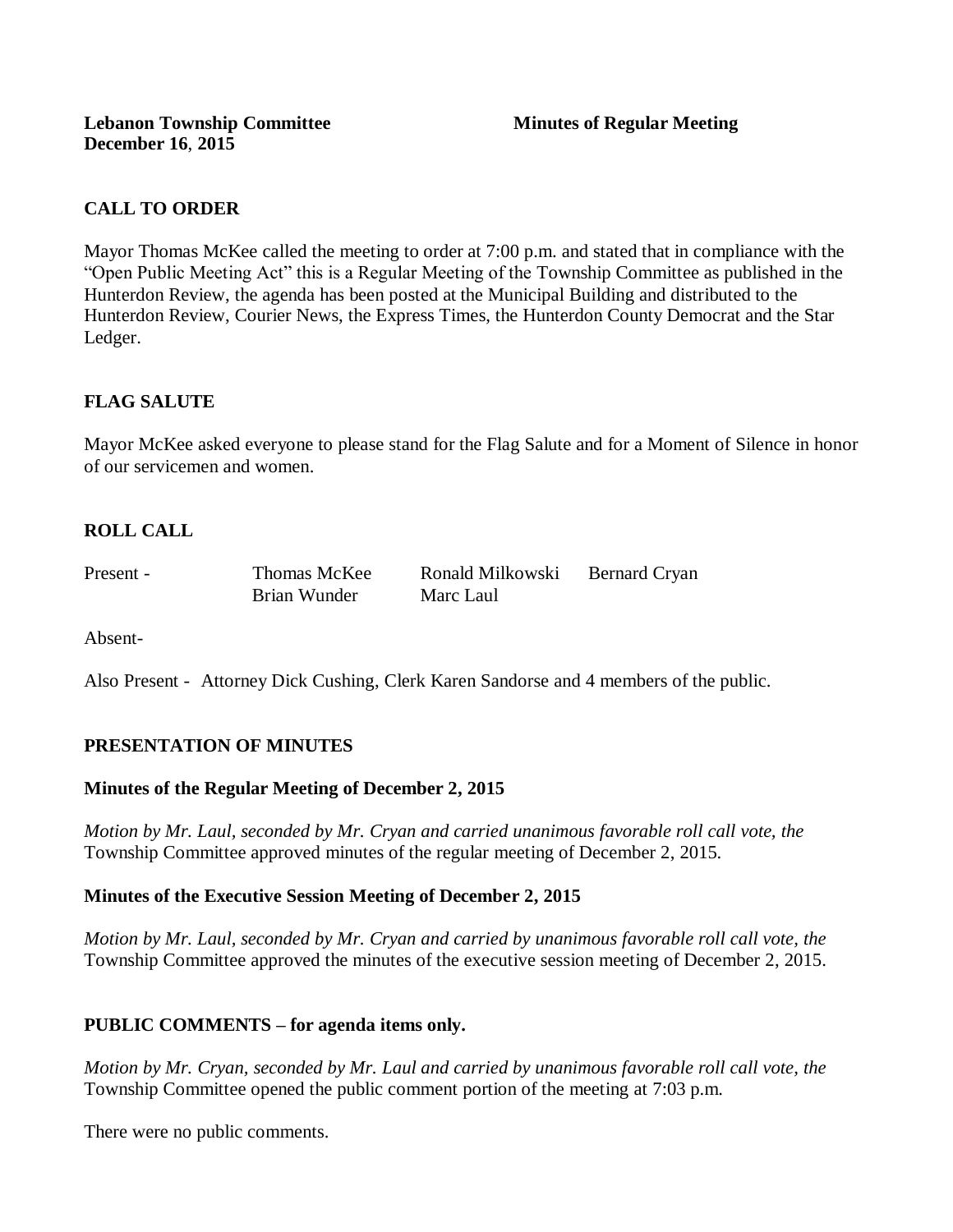LTCM 12/16/2015 Page 2 of 15

*Motion by Mr. Cryan, seconded by Mr. Laul and carried by unanimous favorable roll call vote, the* Township Committee closed the public comment portion of the meeting at 7:03 p.m.

### **ORDINANCES**

#### **Public Hearing**

#### **Ordinance No. 2015-09 – Bond**

*Motion by Mr. Laul, seconded by Mr. Cryan and carried by unanimous favorable roll call vote, the* public hearing for Ordinance No. 2015-09 was opened.

There were no comments from the public.

*Motion by Mr. Laul, seconded by Mr. Cryan and carried by unanimous favorable roll call vote, the* public hearing for Ordinance No. 2015-09 was closed.

*Motion by Mr. Wunder, seconded by Mr. Cryan and carried by unanimous favorable roll call vote, the*  Township Committee adopted Ordinance No. 2015-09 as written below.

> TOWNSHIP OF LEBANON COUNTY OF HUNTERDON STATE OF NEW JERSEY ORDINANCE NO. 2015-09

BOND ORDINANCE TO AUTHORIZE THE UNDERTAKING OF THE ROAD RESURFACING PROGRAM AND THE ACQUISITION OF NEW AUTOMOTIVE VEHICLES, INCLUDING ORIGINAL APPARATUS AND EQUIPMENT, IN, BY AND FOR THE TOWNSHIP OF LEBANON, IN THE COUNTY OF HUNTERDON, STATE OF NEW JERSEY, TO APPROPRIATE THE SUM OF \$515,000 TO PAY THE COST THEREOF, TO MAKE A DOWN PAYMENT, TO AUTHORIZE THE ISSUANCE OF BONDS TO FINANCE SUCH APPROPRIATION AND TO PROVIDE FOR THE ISSUANCE OF BOND ANTICIPATION NOTES IN ANTICIPATION OF THE ISSUANCE OF SUCH BONDS.

-------------------------------------------------

BE IT ORDAINED by the Township Committee of the Township of Lebanon, in the County of Hunterdon, State of New Jersey, as follows:

Section l. The Township of Lebanon, in the County of Hunterdon, State of New Jersey (the "Township") is hereby authorized to undertake the Road Resurfacing Program and to acquire new automotive vehicles, including original apparatus and equipment, in, by and for said Township, as more particularly described in Section 4 hereof. The cost of the improvements includes all work, materials and appurtenances necessary and suitable therefor.

Section 2. There is hereby appropriated to the payment of the cost of making the improvements described in Sections l and 4 hereof (hereinafter referred to as "purposes"), the respective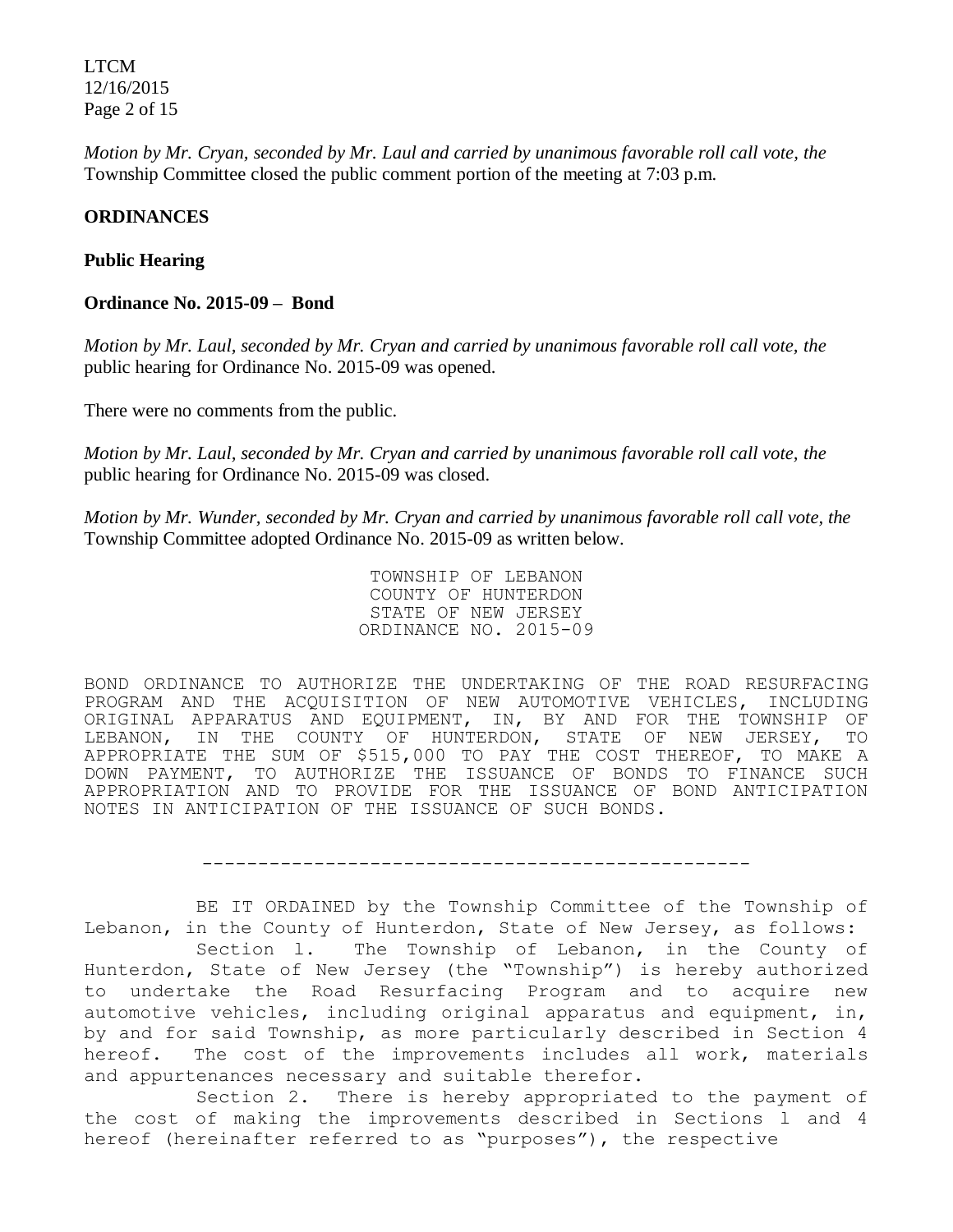LTCM 12/16/2015 Page 3 of 15

amounts of money hereinafter stated as the appropriation for said respective purposes. Said appropriation shall be met from the proceeds of the sale of the bonds authorized and the down payment appropriated by this ordinance. Said improvements shall be made as general improvements and no part of the cost thereof shall be assessed against property specially benefited.

Section 3. It is hereby determined and stated that the making of such improvements is not a current expense of said Township.

Section 4. The several purposes hereby authorized for the financing of which said obligations are to be issued are set forth in the following "Schedule of Improvements, Purposes and Amounts" which schedule also shows (l) the amount of the appropriation and the estimated cost of each such purpose, and (2) the amount of each sum which is to be provided by the down payment hereinafter appropriated to finance such purposes, and (3) the estimated maximum amount of bonds and notes to be issued for each such purpose, and (4) the period of usefulness of each such purpose, according to its reasonable life, computed from the date of said bonds:

#### SCHEDULE OF IMPROVEMENTS, PURPOSES AND AMOUNTS

A. Undertaking the Road Resurfacing Program at various locations in the Township, as set forth on a list on file or to be placed on file with the Township Clerk, and hereby approved as if set forth herein in full. Depending upon the contract price and other exigent circumstances, and upon approval by the Township Committee, there may be additions to or deletions from the aforesaid list. It is hereby determined and stated that said roads being improved are of "Class B" or equivalent construction as defined in Section 22 of the Local Bond Law (Chapter 2 of Title 40A of the New Jersey Statutes Annotated, as amended; the "Local Bond Law").

| Appropriation and Estimated Cost | \$280,000 |
|----------------------------------|-----------|
| Down Payment Appropriated        | \$13,400  |
| Bonds and Notes Authorized       | \$266,600 |
| Period of Usefulness             | 10 years  |

B. Acquisition of new automotive vehicles, including original apparatus and equipment, consisting of dump trucks for the use of the Department of Public Works – Streets and Roads.

| Appropriation and Estimated Cost | \$235,000 |
|----------------------------------|-----------|
| Down Payment Appropriated        | \$11,600  |
| Bonds and Notes Authorized       | \$223,400 |
| Period of Usefulness             | 5 years   |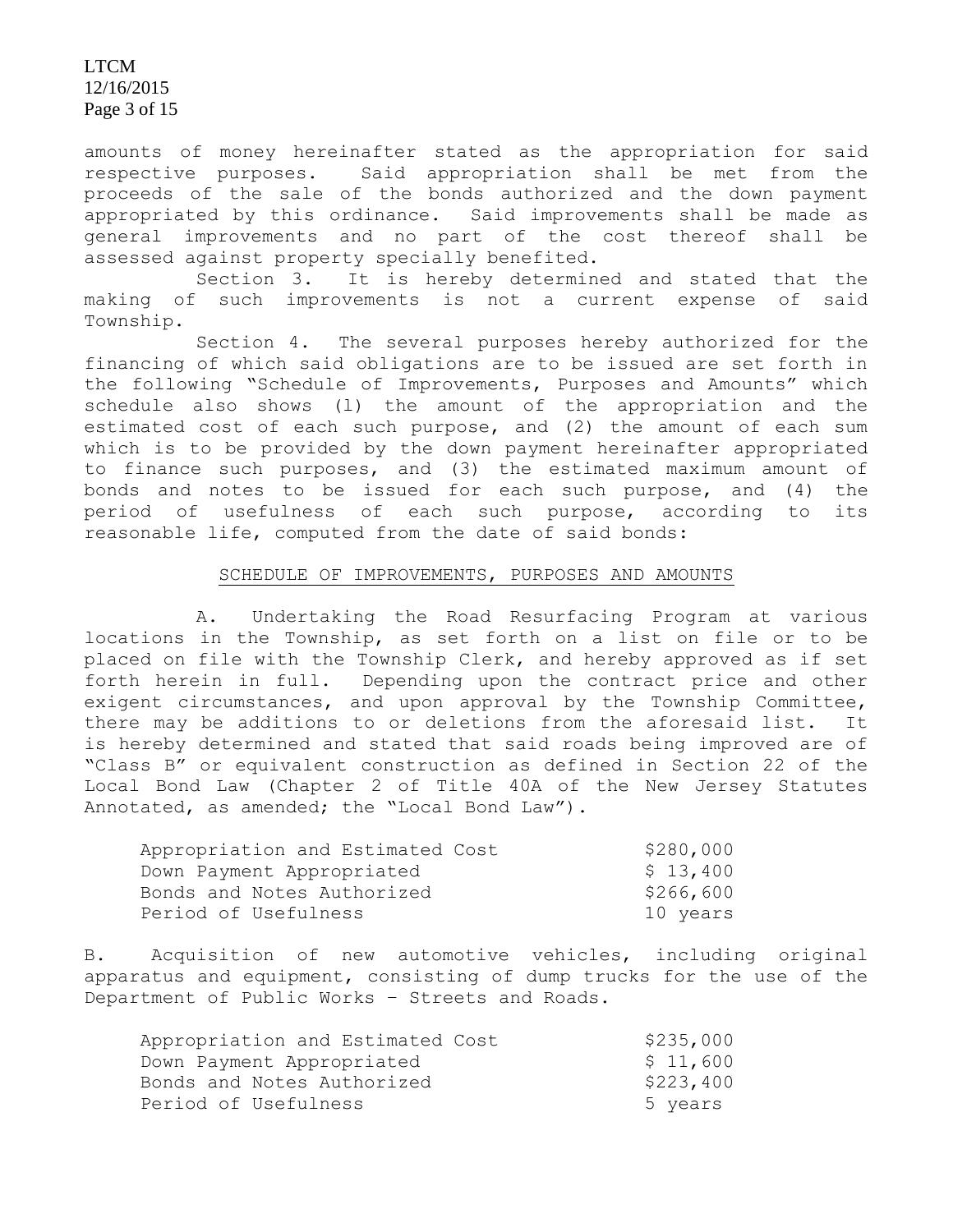-------------------------------------------------------

Aggregate Appropriation and Estimated Cost \$515,000 Aggregate Down Payment Appropriated \$ 25,000 Aggregate Amount of Bonds and Notes Authorized \$490,000

Section 5. The cost of such purposes, as hereinbefore stated, does not include any amount to finance the cost of such purposes, including architect's fees, accounting, engineering and inspection costs, legal expenses and other expenses, including interest on such obligations to the extent permitted by Section 20 of the Local Bond Law.

Section 6. It is hereby determined and stated that moneys exceeding \$25,000, appropriated for down payments on capital improvements or for the capital improvement fund in budgets heretofore adopted for said Township, are now available to finance said purposes. The sum of \$25,000 is hereby appropriated from such moneys to the payment of the cost of said purposes.

Section 7. To finance said purposes, bonds of said Township of an aggregate principal amount not exceeding \$490,000 are hereby authorized to be issued pursuant to the Local Bond Law. Said bonds shall bear interest at a rate per annum as may be hereafter determined within the limitations prescribed by law. All matters with respect to said bonds not determined by this ordinance shall be determined by resolutions to be hereafter adopted.

Section 8. To finance said purposes, bond anticipation notes of said Township of an aggregate principal amount not exceeding \$490,000 are hereby authorized to be issued pursuant to the Local Bond Law in anticipation of the issuance of said bonds. In the event that bonds are issued pursuant to this ordinance, the aggregate amount of notes hereby authorized to be issued shall be reduced by an amount equal to the principal amount of the bonds so issued. If the aggregate amount of outstanding bonds and notes issued pursuant to this ordinance shall at any time exceed the sum first mentioned in this section, the moneys raised by the issuance of said bonds shall, to not less than the amount of such excess, be applied to the payment of such notes then outstanding.

Section 9. Each bond anticipation note issued pursuant to this ordinance shall be dated on or about the date of its issuance and shall be payable not more than one year from its date, shall bear interest at a rate per annum as may be hereafter determined within the limitations prescribed by law and may be renewed from time to time pursuant to and within limitations prescribed by the Local Bond Law. Each of said bond anticipation notes shall be signed by the Mayor and by a financial officer and shall be under the seal of said Township and attested by the Township Clerk or Deputy Township Clerk. Said officers are hereby authorized to execute said notes in such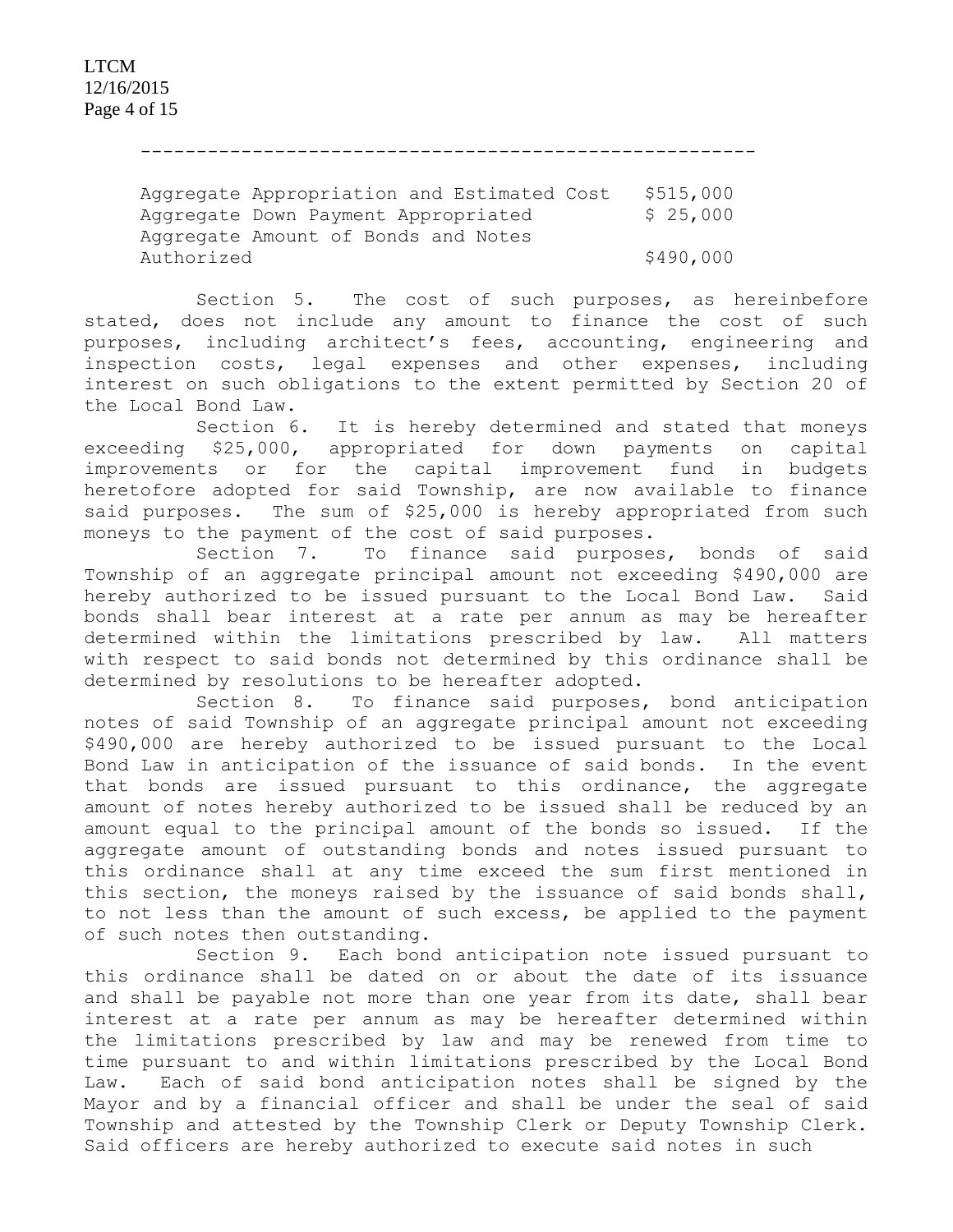LTCM 12/16/2015 Page 5 of 15

form as they may adopt in conformity with law. The power to determine any matters with respect to said notes not determined by this ordinance and also the power to sell said notes, is hereby delegated to the Chief Financial Officer who is hereby authorized to sell said notes either at one time or from time to time in the manner provided by law.

Section 10. It is hereby determined and declared that the average period of usefulness of said purposes, according to their reasonable lives, taking into consideration the respective amounts of bonds or notes authorized for said purposes, is a period of 7.72 years computed from the date of said bonds.

Section 11. It is hereby determined and stated that the Supplemental Debt Statement required by the Local Bond Law has been duly made and filed in the office of the Township Clerk of said Township, and that such statement so filed shows that the gross debt of said Township, as defined in Section 43 of the Local Bond Law, is increased by this ordinance by \$490,000 and that the issuance of the bonds and notes authorized by this ordinance will be within all debt limitations prescribed by said Local Bond Law.

Section 12. Any funds received from private parties, the County of Hunterdon, the State of New Jersey or any of their agencies or any funds received from the United States of America or any of its agencies in aid of such purposes, shall be applied to the payment of the cost of such purposes, or, if bond anticipation notes have been issued, to the payment of the bond anticipation notes, and the amount of bonds authorized for such purposes shall be reduced accordingly.

Section 13. The Township intends to issue the bonds or notes to finance the cost of the improvements described in Sections 1 and 4 of this bond ordinance. If the Township incurs such costs prior to the issuance of the bonds or notes, the Township hereby states its reasonable expectation to reimburse itself for such expenditures with the proceeds of such bonds or notes in the maximum principal amount of bonds or notes authorized by this bond ordinance.

Section 14. The full faith and credit of the Township are hereby pledged to the punctual payment of the principal of and the interest on the obligations authorized by this ordinance. Said obligations shall be direct, unlimited and general obligations of the Township, and the Township shall levy ad valorem taxes upon all the taxable real property within the Township for the payment of the principal of and interest on such bonds and notes, without limitation as to rate or amount.

Section 15. The capital budget is hereby amended to conform with the provisions of this ordinance to the extent of any inconsistency therewith and the resolutions promulgated by the Local Finance Board showing full detail of the amended capital budget and capital program as approved by the Director, Division of Local Government Services, is on file with the Township Clerk and is available for public inspection.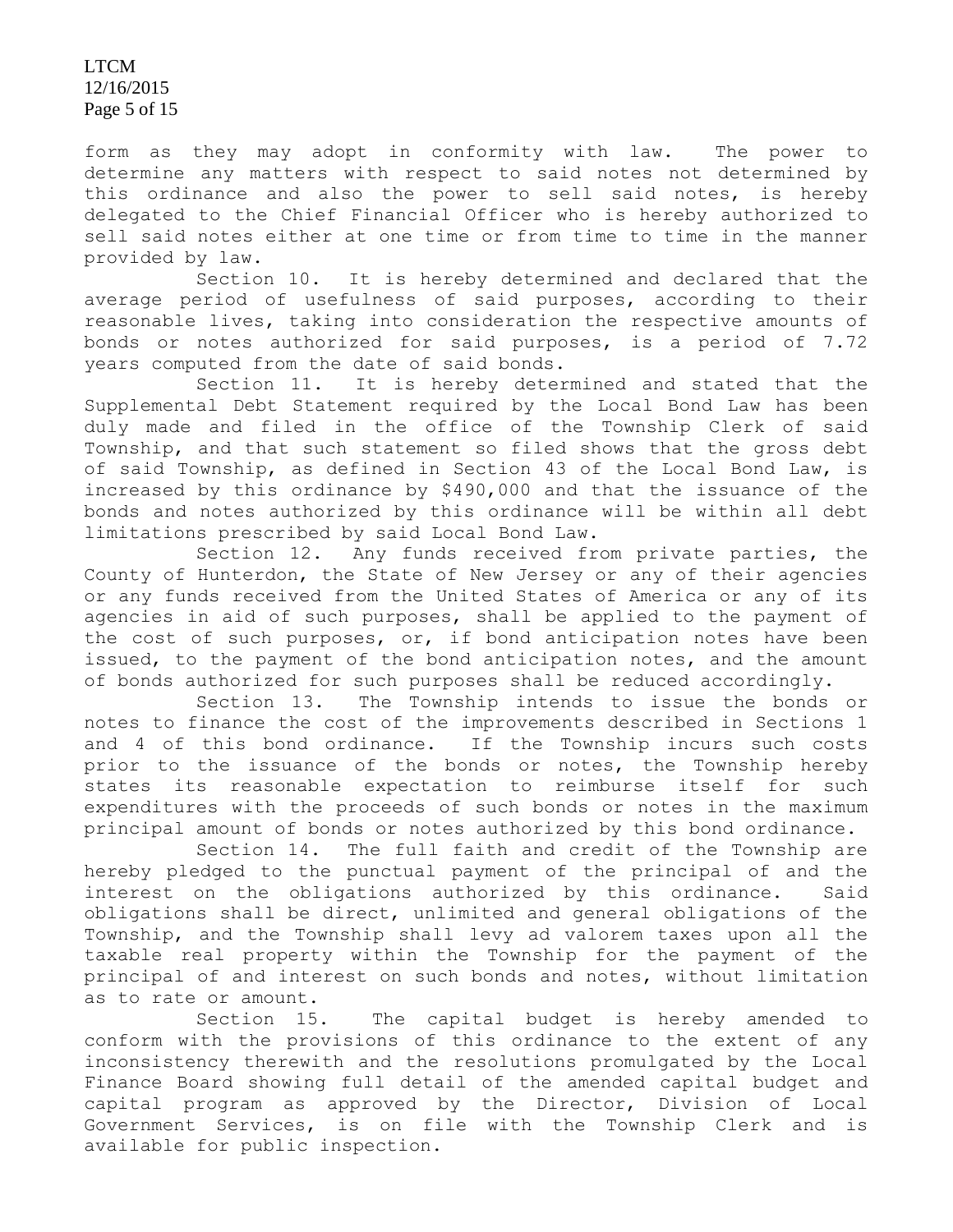LTCM 12/16/2015 Page 6 of 15

Section 16. This ordinance shall take effect twenty days after the first publication thereof after final passage.

#### **RESOLUTIONS**

#### **Resolution No. 88-2015 - Cancel 2015 Delinquent Taxes**

*Motion by Mr. Laul, seconded by Mr. Cryan and carried by favorable roll call vote*, *the Township* Committee approved Resolution No. 88-2015 as written below. AYES: Wunder, McKee, Laul, Cryan ABSTAIN: Milkowski

### TOWNSHIP OF LEBANON COUNTY OF HUNTERDON STATE OF NEW JERSEY RESOLUTION NO. 88-2015 CANCEL DELINQUENT TAXES 2015

WHEREAS N.J.S.A. 40A: 5-17.01 allows for amounts of \$5.00 and less of delinquent taxes to be cancelled, and,

WHEREAS the following amounts are open and due for 2015, and WHEREAS it is the desire of the Tax Collector to clear these amounts, THEREFORE, BE IT RESOLVED that the following balances be cancelled:

| <b>Block/Lot</b> | Amount |
|------------------|--------|
| 1/3              | .40    |
| 10/26            | .40    |
| 10/33            | .42    |
| 12/28            | .01    |
| 12/49.08         | .01    |
| 16/17.01         | .30    |
| 17/31            | .18    |
| 29/17            | .72    |
| 29/33.01         | .07    |
| 30/31            | .01    |
| 30/48            | .02    |
| 36/28.01         | .07    |
| 36/28.02         | .04    |
| 37/32            | .06    |
| 37/42.01         | .27    |
| 37/42.07         | .45    |
| 38/2             | .04    |
| 38/5.03          | .41    |
| 38/7.06          | .02    |
| 38/19            | .20    |
| 38/104           | .04    |
| 41/16.07         | .01    |
| 46/36            | .01    |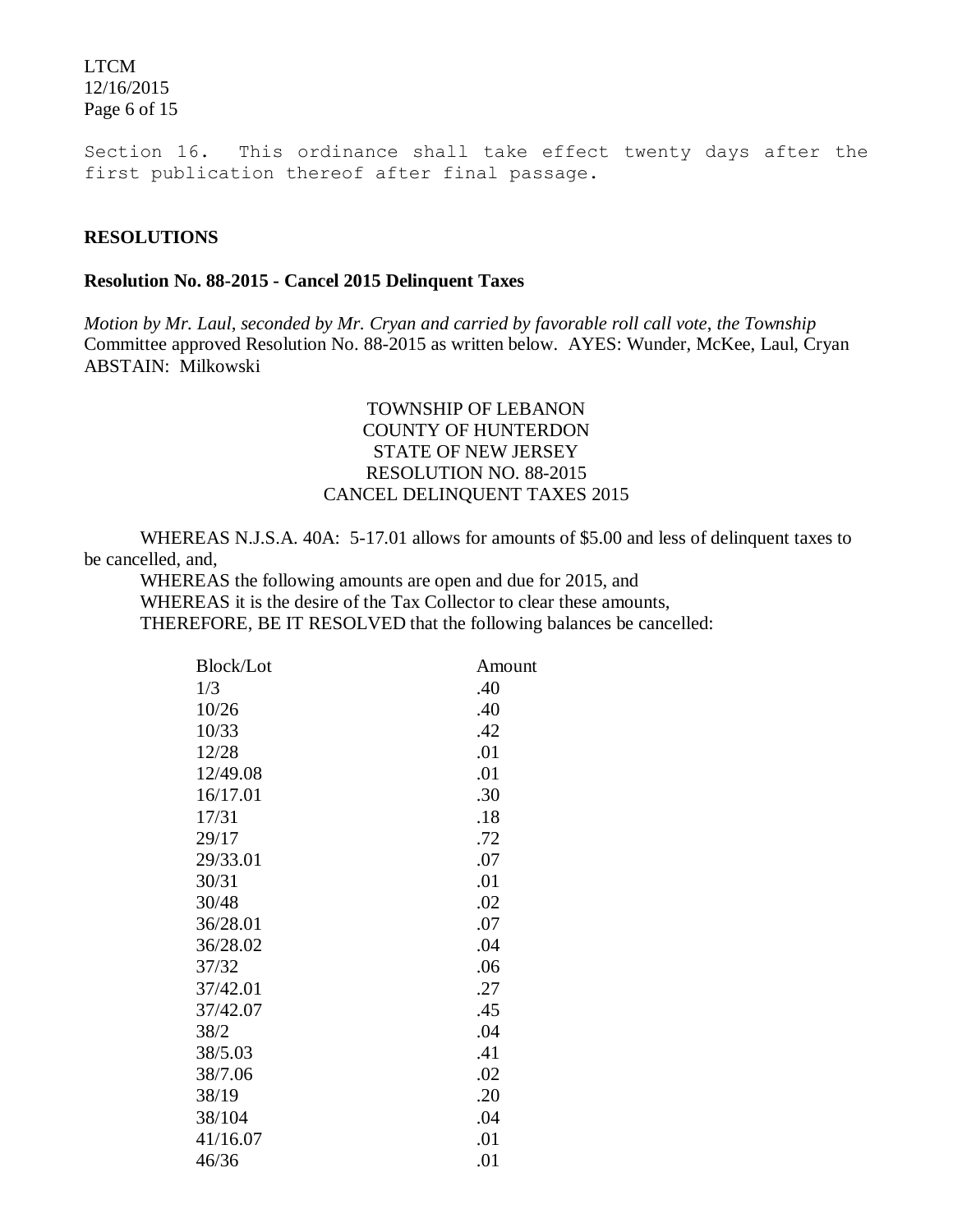LTCM 12/16/2015 Page 7 of 15

| 49/29                   | .03 |
|-------------------------|-----|
| 61/35.01                | .22 |
| 61/44                   | .32 |
| 65/2.01                 | .02 |
| 68/3                    | .09 |
| TOTAL : 4.84 (BILL ADJ) |     |

#### **Resolution No. 89-2015 - Cancel 2015 Tax Credits**

*Motion by Mr. Cryan, seconded by Mr. Laul and carried by unanimous favorable roll call vote*, *the* Township Committee approved Resolution No. 89-2015 as written below.

## TOWNSHIP OF LEBANON COUNTY OF HUNTERDON STATE OF NEW JERSEY RESOLUTION NO. 89-2015 CANCEL OVERPAID TAXES 2015

WHEREAS N.J.S.A. 40A: 5-17.01 allows for amounts of \$5.00 and less of overpaid taxes to be cancelled, and,

WHEREAS the following amounts are overpaid for 2015, and WHEREAS it is the desire of the Tax Collector to clear these amounts, THEREFORE, BE IT RESOLVED that the following credits be cancelled to surplus:

| <b>Block/Lot</b> | Amount      |
|------------------|-------------|
| 10/3             | .61         |
| 16/2             | .46         |
| 16/68            | .25         |
| 17/3             | .01         |
| 18/2             | .15         |
| 30/37            | .01         |
| 35/40.03         | .01         |
| 37/35            | .05         |
| 41/2.02          | .02         |
| 49/40.01         | .01         |
| 51/17.01         | .01         |
| 51/14.01         | 1.00        |
| 56/25            | .01         |
| 57/22            | .01         |
| 65/8.01          | .03         |
| 70/14            | .20         |
| 72/18            | .17         |
| 24/2             | 1.00        |
|                  | TOTAL: 4.01 |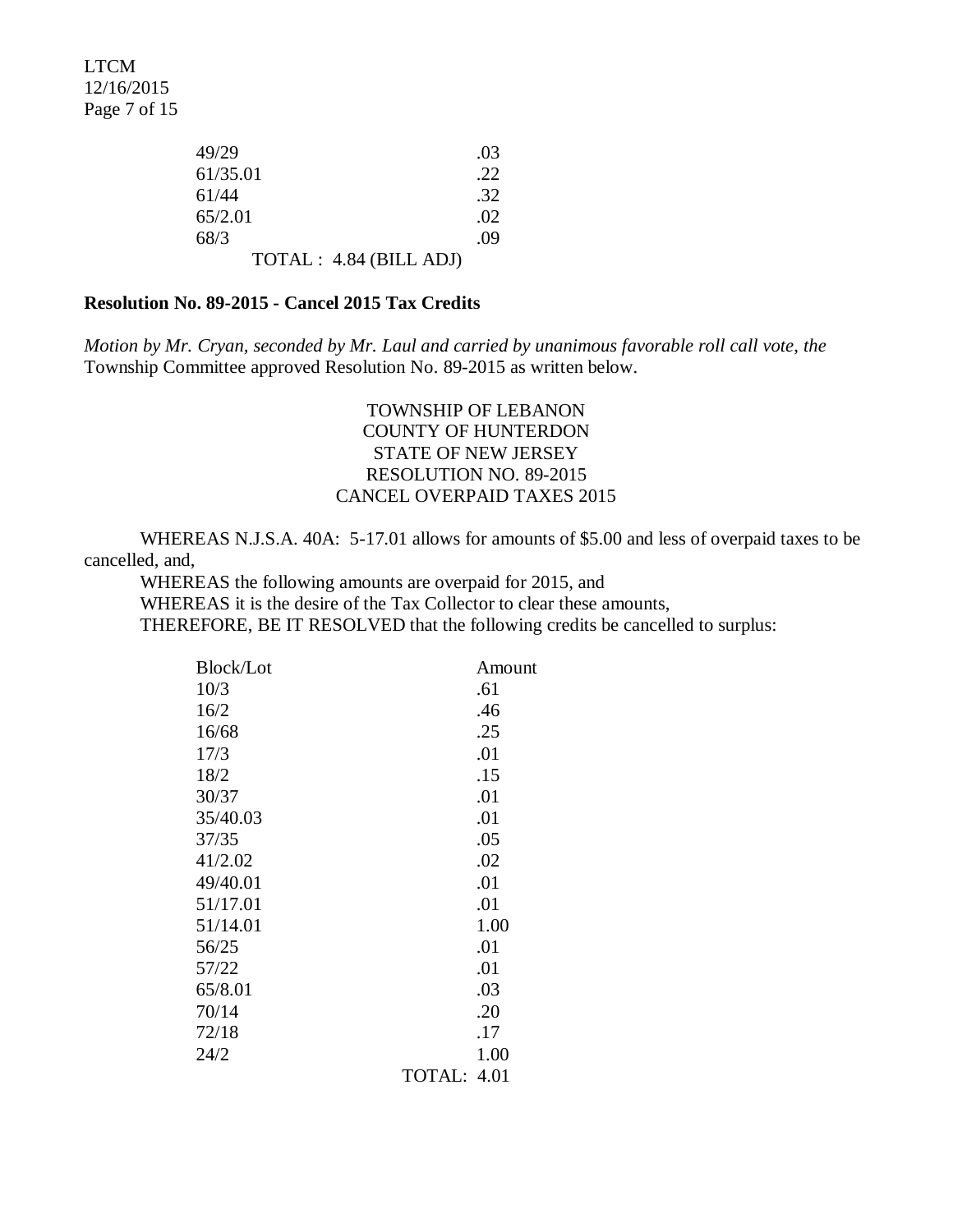LTCM 12/16/2015 Page 8 of 15

### **Resolution No. 90-2015 – Redemption of Tax Sale Certificate**

*Motion by Mr. Laul, seconded by Mr. Cryan and carried by unanimous favorable roll call vote*, *the* Township Committee approved Resolution No. 90-2015 as attached.

## TOWNSHIP OF LEBANON COUNTY OF HUNTERDON STATE OF NEW JERSEY RESOLUTION NO. 90-2015 REDEMPTION OF TAX SALE CERTIFICATE

WHEREAS the Tax Collector did sell a Tax Sale Certificate #201506 on October 23<sup>rd</sup> 2015 to Leed Capital and,

WHEREAS the amount of \$300.64 has been collected from Elsie Janusz, owner of this property known as Block 61, Lot 36, Lebanon Township for the redemption of Tax Sale Certificate # 201506.

THEREFORE BE IT RESOLVED that the Treasurer be authorized to prepare and the Mayor, Treasurer and Clerk be authorized to sign a check in the amount of \$300.64 and,

BE IT FURTHER RESOLVED that a check for the premium paid for this certificate in the amount of \$2400.000 also be prepared and that these checks be mailed to:

> Leed Capital 946 Main Street Hackensack, NJ 07601

#### **Resolution No. 91-2015 – Return Overpayment of Taxes**

*Motion by Mr. Laul, seconded by Mr. Cryan and carried by unanimous favorable roll call vote*, *the* Township Committee approved Resolution No. 91-2015 as written below.

## TOWNSHIP OF LEBANON COUNTY OF HUNTERDON STATE OF NEW JERSEY RESOLUTION NO. 91-2015 RETURN OVERPAYMENT 2015 TAXES

WHEREAS there exists an overpayment of \$1,099.14 for fourth quarter 2015 taxes due to a duplicate payment for Block 40, Lot 11, 465 Route 513, and,

WHEREAS this amount has been requested for refund by Provident Funding, for their clients Lisbeth Koch and Guy Pajunas,

THEREFORE BE IT RESOLVED that the Treasurer be authorized to prepare and the Mayor, Treasurer and Clerk be authorized to sign this refund check to:

> Provident Funding Attn: Tax Department PO Box 5914 Santa Rosa CA 95402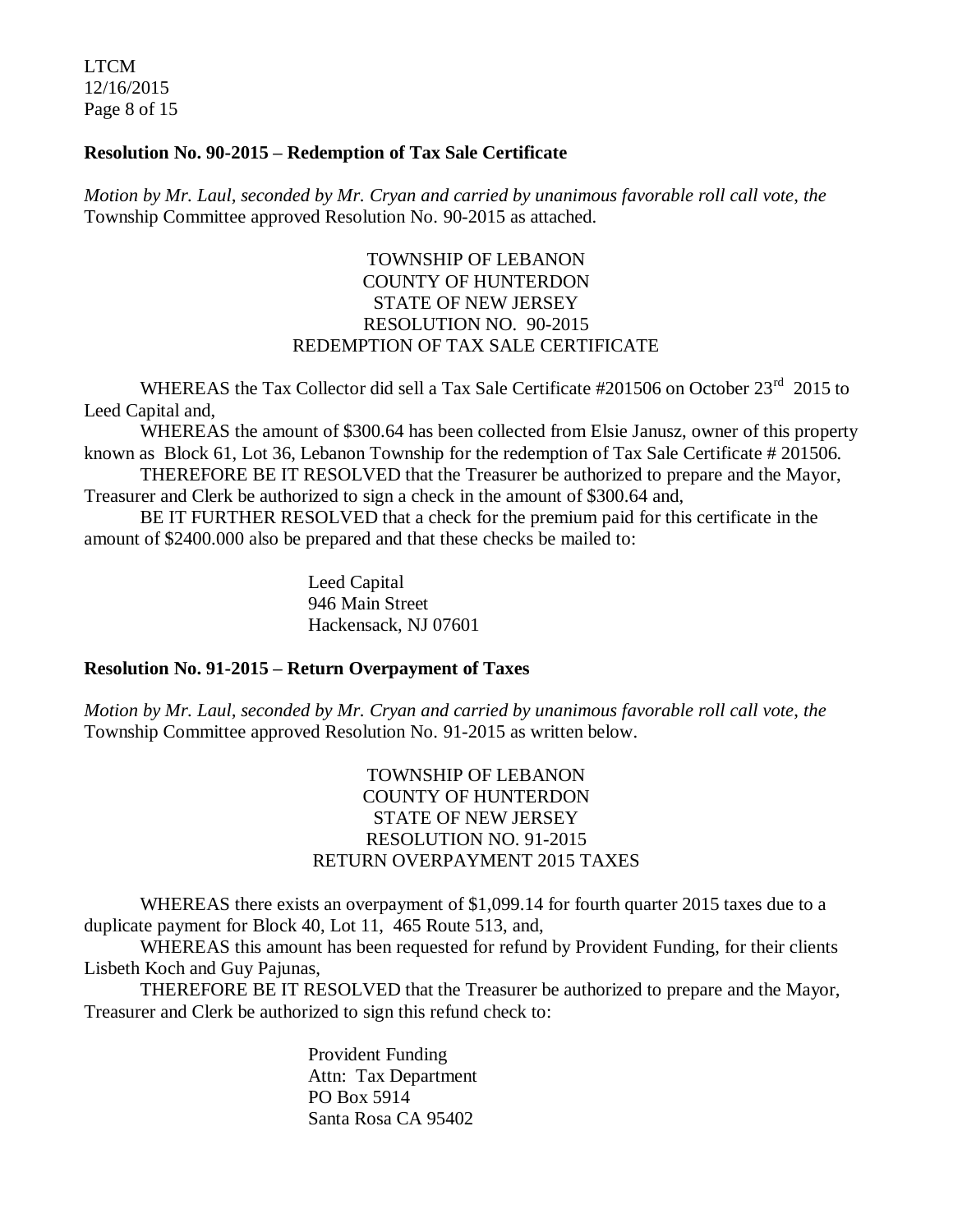LTCM 12/16/2015 Page 9 of 15

#### **Resolution No. 92-2015 – Return Overpayment of Taxes**

*Motion by Mr. Cryan, seconded by Mr. Laul and carried by unanimous favorable roll call vote*, *the* Township Committee approved Resolution No. 92-2015 as written below.

## TOWNSHIP OF LEBANON COUNTY OF HUNTERDON STATE OF NEW JERSEY RESOLUTION NO. 92-2015 RETURN OVERPAYMENT 2015 TAXES

WHEREAS there exists an overpayment of \$1,946.11 for fourth quarter 2015 taxes due to a duplicate payment for Block 48, Lot 3, 84 Sliker Road, and,

WHEREAS this amount has been requested for refund by Sunrise Title Services, for their clients Timothy and Laura Jaw,

THEREFORE BE IT RESOLVED that the Treasurer be authorized to prepare and the Mayor, Treasurer and Clerk be authorized to sign this refund check to:

> Timothy and Laura Jaw 84 Sliker Road Glen Gardner NJ 08826

#### **Resolution No. 93-2015 - Hunterdon County Open Space Funds**

*Motion by Mr. Laul, seconded by Mayor McKee and carried by unanimous favorable roll call vote*, *the* Township Committee approved Resolution No. 93-2015 as written below.

## TOWNSHIP OF LEBANON COUNTY OF HUNTERDON STATE OF NEW JERSEY RESOLUTION NO. 93-2015 REQUEST TO RESERVE OPEN SPACE TRUST FUNDS

WHEREAS, ten percent of the Hunterdon County Open Space Trust Fund raised from the Open Space Taxes collected annually in each municipality is available for municipal open space purposes each year; and

WHEREAS, the Township Committee does not have immediate plans to use its portion of the Open Space Trust Funds they will be working with the EOSC on continuing the trail projects they started and developing a stewardship program for the maintenance of open space and recreation lands in the Township; and

WHEREAS, the Township of Lebanon wishes to reserve the balance of its Municipal Grant allocation for use in a forthcoming year.

NOW, THEREFORE, BE IT RESOLVED, by the Township Committee of the Township of Lebanon, County of Hunterdon and State of New Jersey that it hereby asks the Hunterdon County Board of Freeholders to reserve and bank the Township's existing balance of the Hunterdon County Open Space Trust Funds for use in the forthcoming year.

BE IT FURTHER RESOLVED that a copy of this Resolution shall be forwarded to the Hunterdon County Board of Freeholders and the County Open Space Coordinator.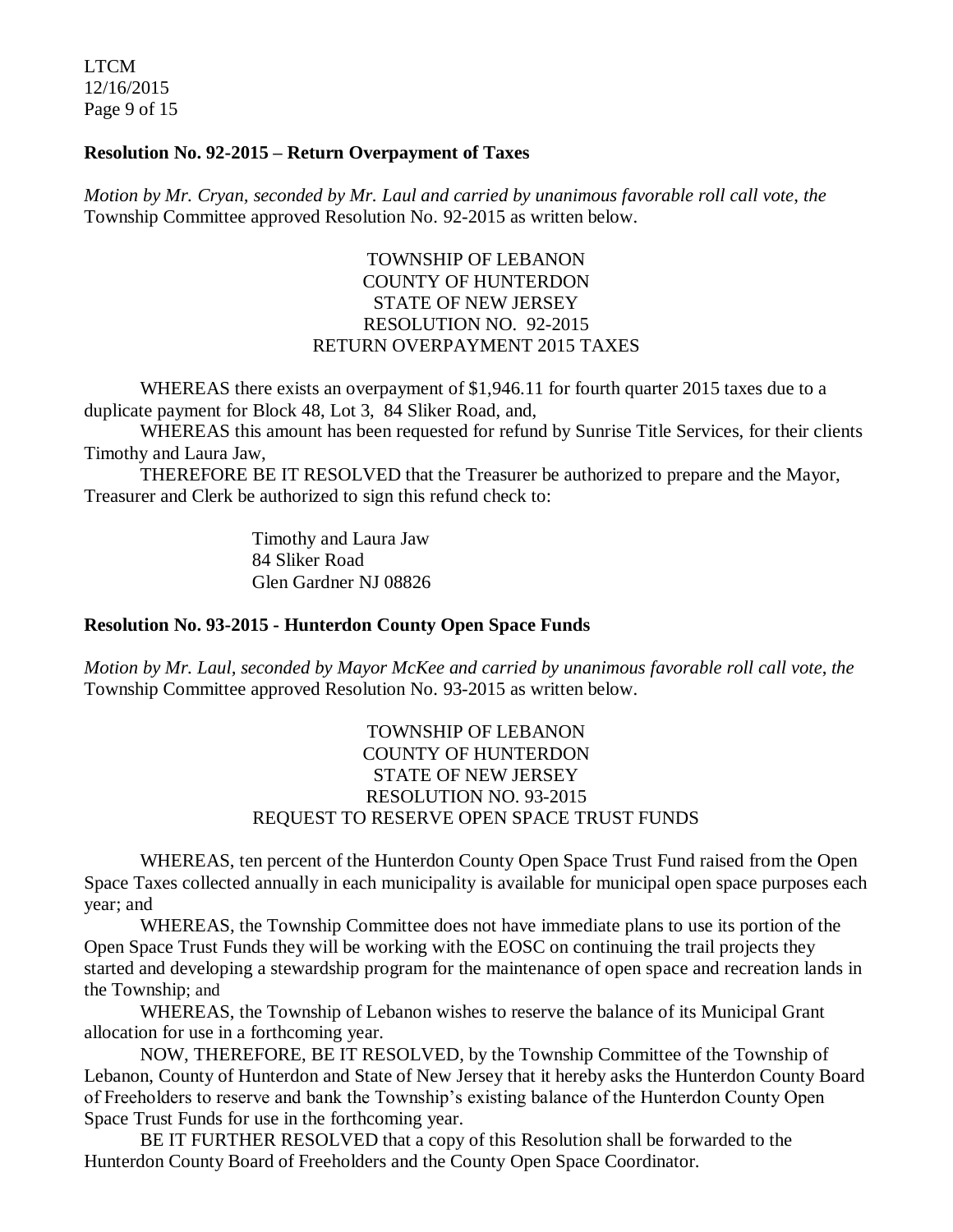LTCM 12/16/2015 Page 10 of 15

#### **Resolution No. 94-2015 - Transfers**

*Motion by Mr. Cryan, seconded by Mr. Laul and carried by unanimous favorable roll call vote*, *the* Township Committee approved Resolution No. 94-2015 as attached.

### **TOWNSHIP OF LEBANON COUNTY OF HUNTERDON STATE OF NEW JERSEY RESOLUTION NO. 94-2015**

#### **OLD BUSINESS**

#### **Concrete Bin Blocks**

Mayor McKee stated that East Amwell would like 48 out of the 50 bin blocks that are located at the DPW site. The Mayor has been speaking to Jason, the East Amwell DPW Supervisor, and they are willing to bring a trailer to the Lebanon Township DPW to pick up the blocks. They would come and pick up 8 blocks at a time and the Township's DPW will load the blocks on to their trailer. Mayor McKee stated that he spoke to Warren Gabriel and was informed that it will take his department approximately 30 minutes per load to load the trailer. There would be six loads for a total of three hours. The estimated cost to the Township would be \$180.00 East Amwell has informed the Mayor that they will have the cost of coming to pick up the blocks and the cost of unloading them at their facility. Mayor McKee stated that he asked Mr. Gabriel what the cost would be for the Township to transfer the blocks to a recycling center. Mr. Gabriel put together a thorough analysis as to the cost and it is extreme. Mayor McKee noted that the Township does not have the ability to trailer the blocks to the recycling center because there is no guarantee that they can be unloaded once they arrive at the facility. Mayor McKee stated that there could be a substantial cost to the Township if the blocks are not purged at this time. Mayor McKee stated that the Township could hold an auction for the blocks; however, they are in very bad condition and he does not know if anyone would be interested in them. Mayor McKee recommended that the Township consider giving the blocks to East Amwell at a cost of \$3.80 each as opposed to \$230 each for them to be recycled. Mr. Wunder stated that he would like to negotiate a little more with East Amwell, possibly for \$500. Mr. Wunder stated that the Township already paid the DPW Garage project contractor to recycle the blocks and that never happened. Mr. Milkowski stated that the contractor never disposed of any of the blocks. Mayor McKee stated that he does not believe that East Amwell will be interested in paying \$500 for the blocks because they feel that the blocks are worthless. Mayor McKee stated that the blocks are in very poor condition. The lifting rods are missing, some are destroyed and the aggregate is showing through the sides. Mr. Wunder asked where the recycling facility is located. Mayor McKee stated that it is located in Oxford, 11 miles away. Mr. Wunder asked why the Committee didn't have Mr. Milkowski deliver the blocks to the recycling center as opposed to the DPW garage. Mayor McKee stated that the Committee voted to bring the blocks back into the possession of the Township as it was the proper thing to do. Mr. Cryan asked why East Amwell is not willing to pay for the blocks. Mayor McKee stated that he is not sure but he feels that they have other options. Mr. Wunder said that Mr. Milkowski placed the blocks neatly at the DPW garage and they are not in the way; maybe Lebanon Township will find a use for them in the future. Mayor McKee stated that he does not think that the Township should charge East Amwell for the blocks. Mr. Laul does not think that they should be charged for the block either. Mayor McKee stated that in the future, Lebanon Township may be able to work out arrangements with East Amwell for other services, such as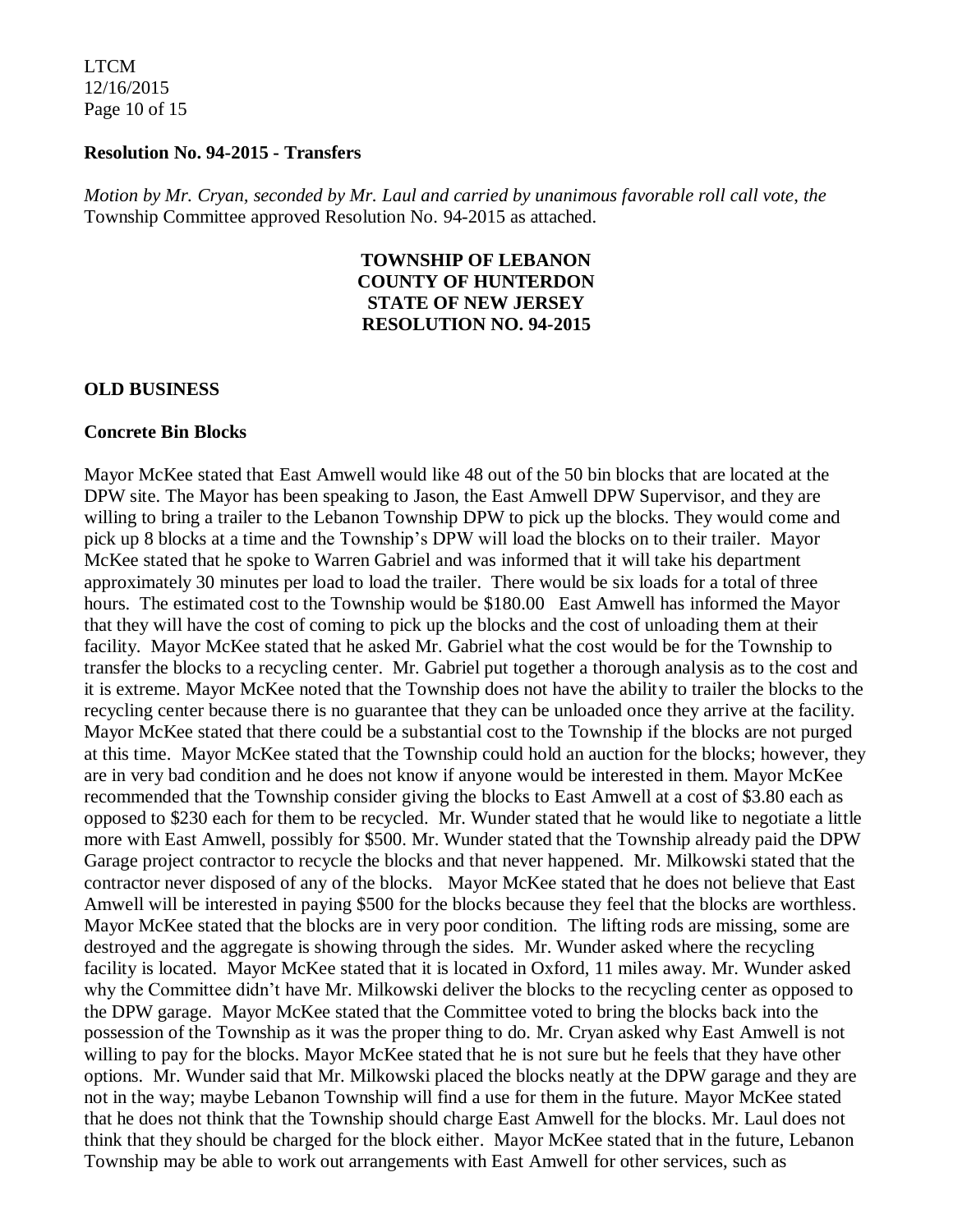LTCM 12/16/2015 Page 11 of 15

borrowing their scavenge vac. Mr. Wunder suggested asking \$250.00 for the blocks. Mayor McKee recommended that the Township accept a \$180 loss and give the blocks to East Amwell at no cost. Mr. Laul stated that the Township has no real need for the blocks and East Amwell will be taking them off of Township property. Also, they are not in great condition so he feels that there should be no cost for East Amwell to take them. Mr. Cryan stated that he understands both sides of the issue and agrees with Mr. Wunder but if the Township does not make an agreement with East Amwell the Township's liability is much greater.

Attorney Cushing suggested a small price of possibly \$1.00 per block to avoid the need for him to have to research giving away Township property to another municipality at no cost.

*Motion by Mr. Cryan, seconded by Mr. Laul and carried by favorable roll call vote*, *the Township*  Committee adopted Resolution No. 95-2015 as written below. AYES: McKee, Laul, Cryan NAYS: Wunder ABSTAIN: Milkowski

# **TOWNSHIP OF LEBANON COUNTY OF HUNTERDON STATE OF NEW JERSEY RESOLUTION NO. 95-2015**

WHEREAS, the Township has approximately 50 concrete bin blocks that are used and have been tortured by salt; and

WHEREAS, some of the bin blocks do not have the metal handles that are used to lift them, which would make it more difficult to move them; therefore, making them less attractive to potential purchasers; and

WHEREAS, there is not a tremendous demand for bin blocks; and

WHEREAS, the cost to move and recycle the bin blocks has been estimated by the DPW Manager to be in excess of \$11,000.00; and

WHEREAS, East Amwell Township apparently has a need for bin blocks and can make use of the blocks; and

WHEREAS, it has been suggested that at some point in the future, East Amwell may be able to help Lebanon Township out with the loaning of equipment in an emergency situation; and

WHEREAS, good will may result from the sale of bin blocks to East Amwell at a possible discounted rate; and

WHEREAS, the sale of the bin blocks to East Amwell Township is permitted without public bidding because the sale is to another municipally.

NOW THEREFORE BE IT RESOLVED, by the Mayor and Township Committee that the Township is authorized to sell the bin blocks to East Amwell Township at a cost of \$1.00 per block.

# **Clothing Allowance**

Mr. Cryan stated that at the last meeting the Township Committee discussed holding the purchase orders for the DPW's clothing allowance for the 2016 year. This pertains to the effected employees in the CWA bargaining unit. Mr. Cryan asked the Committee to authorize the DPW Manager to issue purchase orders in the amount of \$300.00 each, effective January 1, 2016. Mr. Cryan stated that this will satisfy the Committee's bargaining obligations until the agreement is settled. Mr. Cryan stated that the contract states \$300.00 so that is all that will be issued.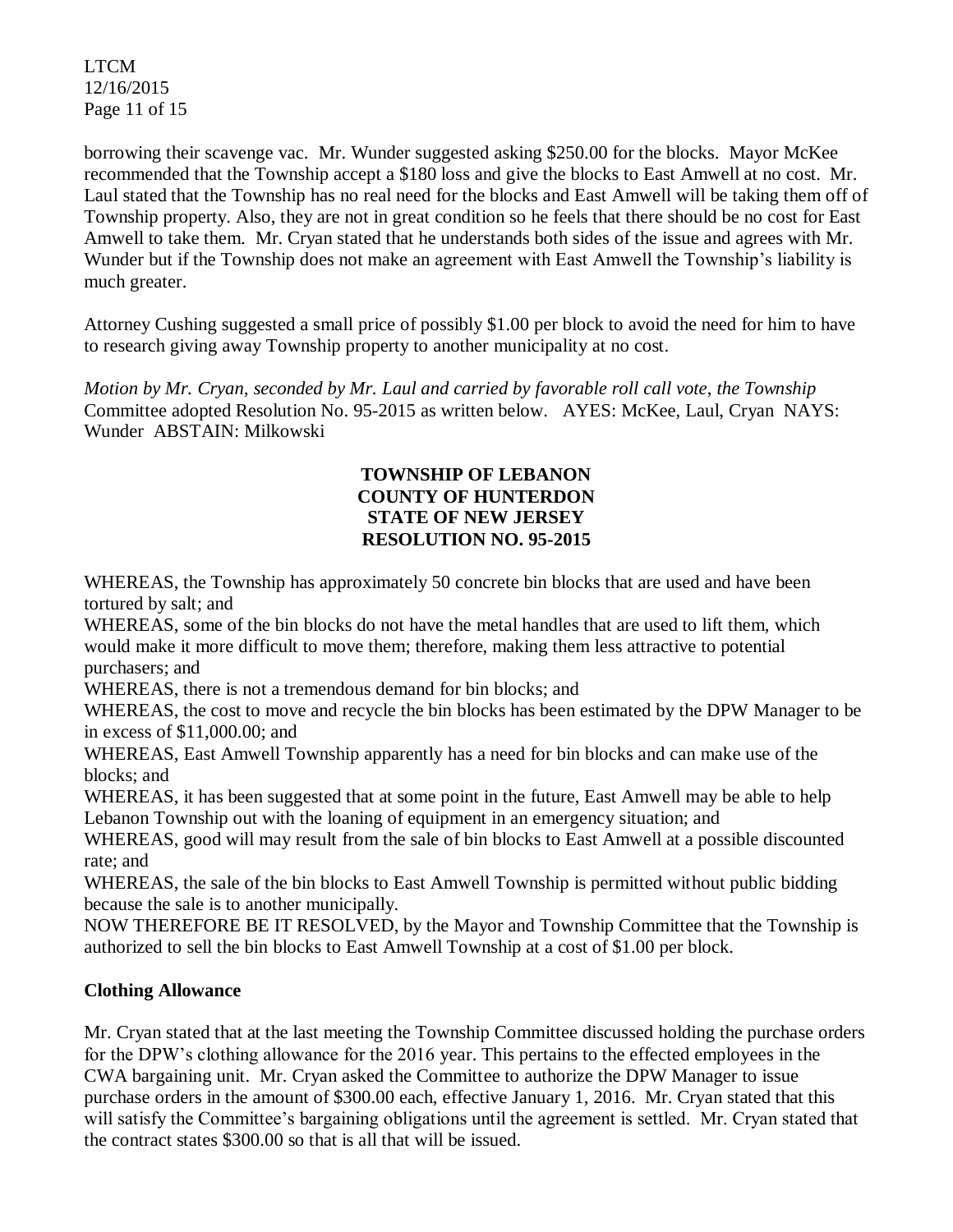LTCM 12/16/2015 Page 12 of 15

*Motion by Mr. Cryan, seconded by Mr. Laul and carried by unanimous favorable roll call vote*, *the* Township Committee authorized the DPW Manager to approve the clothing allowances of \$300.00 each for the CWA -DPW employees effective January 1, 2016.

## **NEW BUSINESS**

### **Raffle Application – Voorhees Viking Booster Club – Various Dates**

*Motion by Mr. Cryan, seconded by Mr. Laul and carried by unanimous favorable roll call vote, the* Township Committee approved a Raffle License Application for the Voorhees Viking Booster Club for various 2016 events.

## **Planning Board Clerk Memo- Joint Meeting**

*Motion by Mr. Milkowski, seconded by Mr. Laul and carried by unanimous favorable roll call vote, the* Township Committee scheduled a joint meeting with the Planning Board to be held on Tuesday, February 2, 2016 at 7:00 p.m. and authorized the Clerk to publish the notice. The purpose of the meeting is to discuss Affordable Housing.

## **Employee Theft Blanket Crime Bond**

*Motion by Mr. Laul, seconded by Mr. Milkowski and carried by unanimous favorable roll call vote, the* Township Committee canceled the Selective Employee Theft Blanket Crime Bond as it is covered in the Statewide Policy.

### **Planning Board and Board of Adjustment**

Mr. Milkowski stated that he would like the Committee to consider looking into combining the Board of Adjustment and the Planning Board and to form a Land Use Board. Mr. Milkowski noted that there is less activity on both Boards now so he feels that one Board can handle it. This will be discussed early in the New Year.

# **PRESENTATION OF VOUCHERS**

Committee Members provided a description of vouchers exceeding \$1000.00.

Mr. Cryan stated that now that the Food Pantry is no longer using the old Squad Building and the Fire Department is leasing it, the electric bill should be turned over to the Fire Department for payment. Mr. Cryan stated that it should be a Fire Department bill. Mr. Milkowski stated that the Township does not turn the electric bill over to the library either. Mr. Cryan stated that the Fire Department has always paid their own electric bills. Mr. Milkowski stated that the Township has cut back on the funding they give to the Fire Department. Mr. Cryan stated that the Fire Department pays for the electric at Station 2. Mr. Milkowski asked if it is mentioned in the lease. Mr. Cryan stated that he did not believe so. Mr. Milkowski noted that if the Fire Department pays for the electric they will just ask for a larger contribution from the Township and ultimately the Township will still be paying for it. Either way, the Food Pantry name needs to be removed from the bill.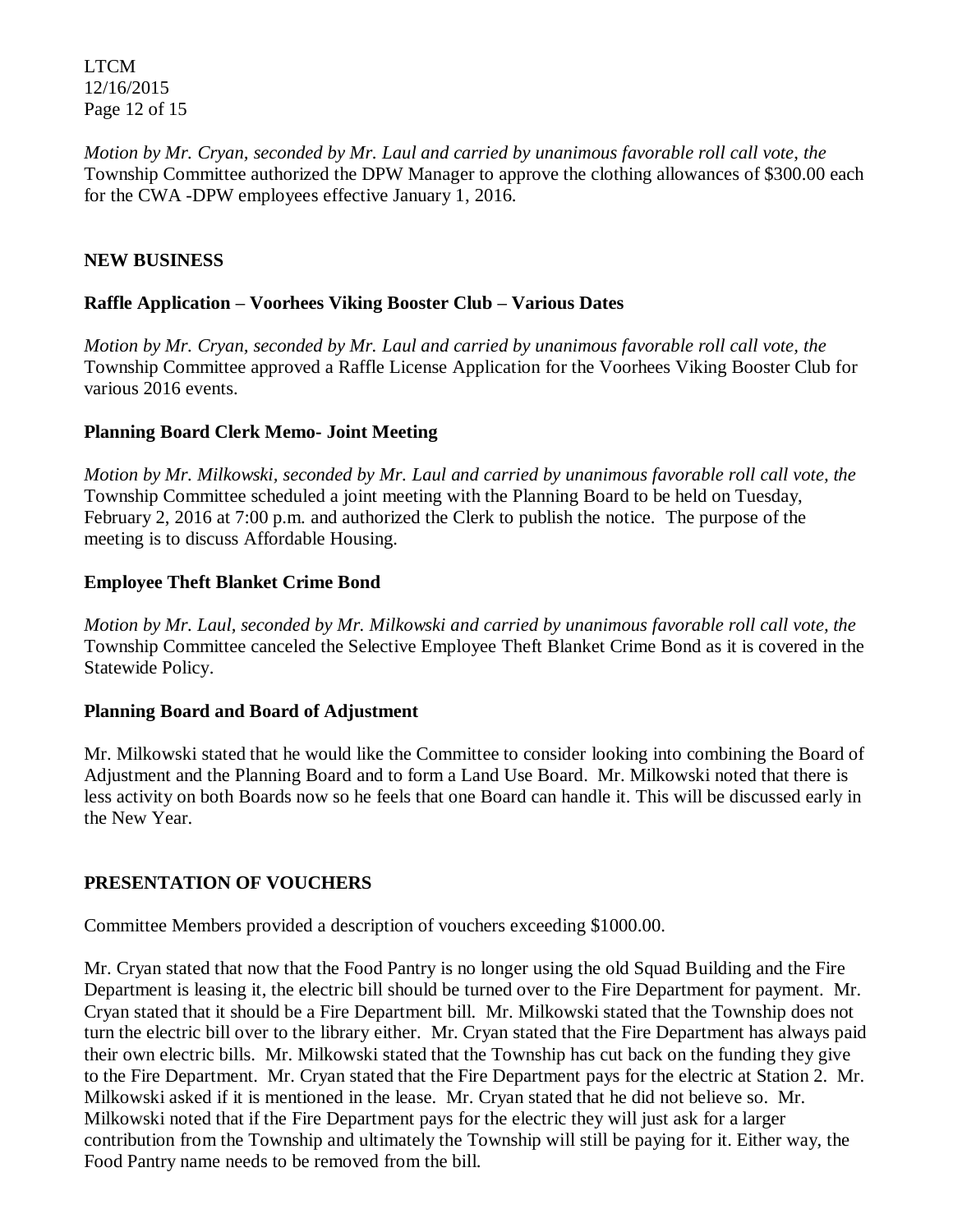LTCM 12/16/2015 Page 13 of 15

Mr. Cryan questioned a voucher for \$575.00 which is for the clothing allowance for an employee of the DPW. Mr. Cryan asked if the allowance was for 2015 or 2016. Mr. Cryan stated that he is concerned because the DPW Manager approved clothing allowances for 2015 in December of 2014. He noted that when he challenged the 2015 allowances he was told that they were already finalized and sent to Flemington Department Store. The Clerk verified with the DPW Manager that the allowance in question was for the 2015 year.

*Motion by Mr. Laul, seconded by Mr. Milkowski and carried by unanimous favorable roll call vote, the* Township Committee approved the December 16, 2015 bill list in the amount of \$546,996.74 subject to clarification of Purchase Order No. 1501112, by Mr. Wunder, that the charges are for 2015.

# **CORRESPONDENCE**

- a. Tax Collector's Report for the Month of November 2015
- b. Gail Glashoff Planning and Zoning Memo
- c. Statewide Insurance –Loss Control Service Visit Correspondence
- d. Library Committee's November 11, 2015 Meeting Minutes
- e. Recreation Committee November 15, 2015 Meeting Minutes

## **Mr. Cryan**

Mayor McKee thanked Mr. Cryan for the three years he sat on the Township Committee and stated that it was an honor to work with him.

# **PUBLIC COMMENTS**

*Motion by Mr. Cryan, seconded by Mr. Laul and carried by unanimous favorable roll call vote, the* Township Committee opened the public comment portion of the meeting at 7:44 p.m.

There were no comments from the public

*Motion by Mr. Cryan, seconded by Mr. Laul and carried by unanimous favorable roll call vote, the* Township Committee closed the public comment portion of the meeting at 7:45 p.m.

# **Resolution No. 96-2015 –Executive Session**

*Motion by Mr. Milkowski, seconded by Mr. Cryan and carried by unanimous favorable roll call vote, the* Township Committee approved Resolution No. 96-2015 and convened in executive session at 7:46 p.m. It is not anticipated that action will be taken at the reconvening of the Public Meeting.

## **TOWNSHIP OF LEBANON COUNTY OF HUNTERDON STATE OF NEW JERSEY RESOLUTION NO. 96-2015 RESOLUTION AUTHORIZING EXECUTIVE SESSION**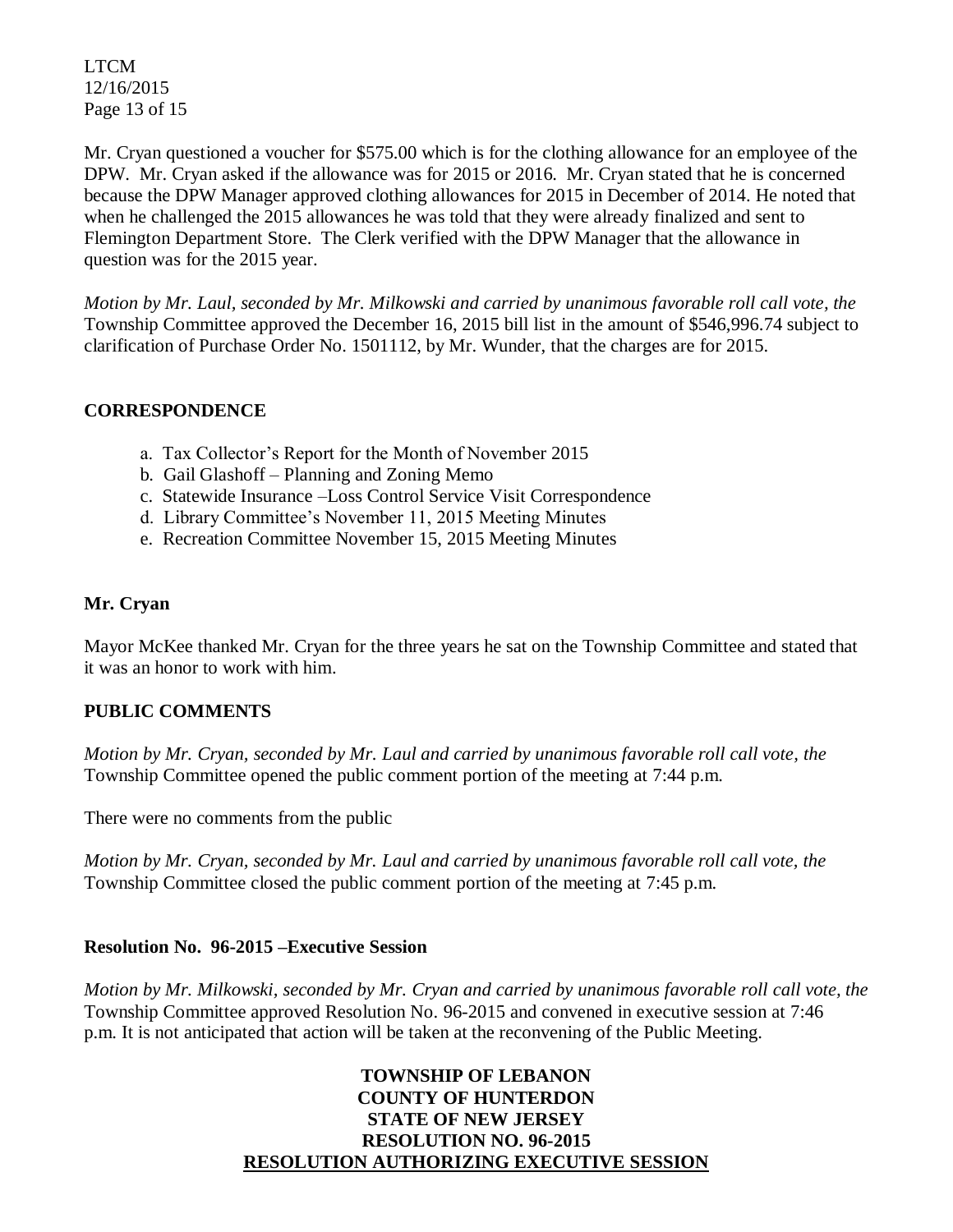## LTCM 12/16/2015 Page 14 of 15

WHEREAS, the Open Public Meetings Act; *N.J.S.A.* 10:4-6 *et seq*., declares it to be the public policy of the State to insure the right of citizens to have adequate advance notice of and the right to attend meetings of public bodies at which business affecting the public is discussed or acted upon; and WHEREAS, the Open Public Meetings Act also recognizes exceptions to the right of the public to attend portions of such meetings; and

WHEREAS, the Mayor and Committee find it necessary to conduct an executive session closed to the public as permitted by the *N.J.S.A*. 40:4-12; and

WHEREAS, the Mayor and Committee will reconvene in public session at the conclusion of the executive session;

 NOW, THEREFORE, BE IT RESOLVED by the Mayor and Committee of the Township of Lebanon, County of Hunterdon, State of New Jersey that they will conduct an executive session to discuss the following topic(s) as permitted by *N.J.S.A*. 40:4-12:

A matter which Federal Law, State Statute or Rule of Court requires be kept confidential or excluded from discussion in public (Provision relied upon:

\_\_\_\_\_\_\_\_\_\_\_\_\_\_\_\_\_\_\_\_\_\_\_\_\_\_\_\_\_\_\_\_\_\_\_\_\_\_\_\_\_\_\_\_\_\_\_\_\_\_\_\_\_); \_\_\_\_\_\_A matter where the release of information would impair a right to receive funds from the federal government;

A matter whose disclosure would constitute an unwarranted invasion of individual privacy;

\_\_\_\_\_\_A collective bargaining agreement, or the terms and conditions thereof (Specify contract: \_\_\_\_\_

\_\_\_\_\_\_\_\_\_\_\_\_\_\_\_\_\_\_\_\_\_\_\_\_\_\_\_\_\_\_\_\_\_\_\_\_\_); A matter involving the purpose, lease or acquisition of real property with public funds, the setting of bank rates or investment of public funds where it could adversely affect the public interest if discussion of such matters were disclosed; Real Estate Acquisitions

Tactics and techniques utilized in protecting the safety and property of the public provided that their disclosure could impair such protection;

\_\_\_\_\_\_Investigations of violations or possible violations of the law;

Pending or anticipated litigation or contract negotiation in which the public body is or may become a party; (The general nature of the litigation or contract negotiations is: Affordable Housing.

Professional Service Contracts The public disclosure of such information at this time would have a potentially negative impact on the municipality's position in the litigation or negotiation; therefore this information will be withheld until such time as the matter is concluded or the potential for negative impact no longer exists.)

Matters falling within the attorney-client privilege, to the extent that confidentiality is required in order for the attorney to exercise his or her ethical duties as a lawyer; (The general nature of the matter is:

OR the public disclosure of such  $\theta$ information at this time would have a potentially negative impact on the municipality's position with respect to the matter being discussed; therefore this information will be withheld until such time as the matter is concluded or the potential for negative impact no longer exists.*)*;

X\_\_\_\_ Matters involving the employment, appointment, termination of employment, terms and conditions of employment, evaluation of the performance, promotion or disciplining of any specific prospective or current public officer or employee of the public body, where all individual employees or appointees whose rights could be adversely affected have not requested in writing that the matter(s) be discussed at a public meeting; (The employee(s) and/or general nature of discussion is: \_\_\_\_\_\_\_ Union Contract the public disclosure of such information at this time would violate the employee(s) privacy rights; therefore this information will be withheld until such time as the matter is concluded or the threat to privacy rights no longer exists.;